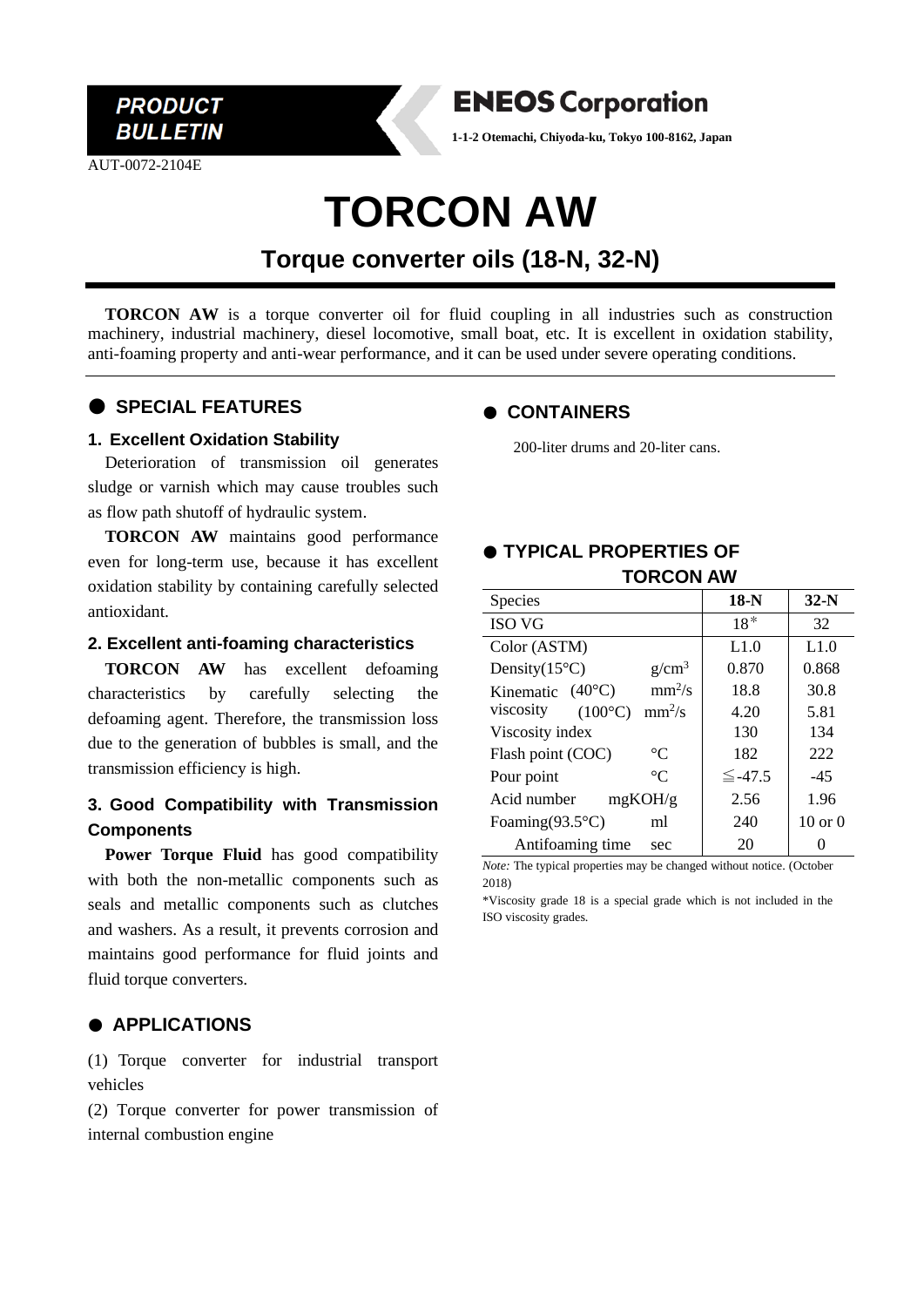

### **TORCON AW 18-N**

| Composition:                     | Base Oil(s), Additives                                                                        |
|----------------------------------|-----------------------------------------------------------------------------------------------|
| Precautionary pictograms:        |                                                                                               |
| Signal word:                     | Danger                                                                                        |
| <b>Hazard Statement:</b>         | Causes serious eye irritation                                                                 |
|                                  | May be fatal if swallowed and enters airways                                                  |
| <b>Precautionary Statements:</b> | · Do not handle until all safety precautions have been read and understood.                   |
| <b>Prevention</b>                | • Wear protective gloves/protective clothing/eye protection/face protection.                  |
|                                  | • Do not allow the eyes to become exposed to the product. Do not swallow the product.         |
|                                  | • Wash hands thoroughly after handling.                                                       |
|                                  | • Do not eat, drink or smoke when using this product.                                         |
| <b>Response</b>                  | • IF SWALLOWED: Immediately call a POISON CENTER or doctor/physician.                         |
|                                  | · IF SWALLOWED: Rinse mouth. Do NOT induce vomiting.                                          |
|                                  | • If the eyes are exposed to the product: Rinse the eyes with plenty of running water and     |
|                                  | immediately contact a physician.                                                              |
|                                  | · IF ON SKIN: Wash with plenty of soap and water.                                             |
|                                  | · IF IN EYES: Rinse continuously with water for several minutes.                              |
|                                  | · Remove contact lenses if present and easy to do. Continue rinsing.                          |
| <b>Storage</b>                   | · The product must be stored in a cool, well-ventilated location where it will not be exposed |
|                                  | to direct sunlight.                                                                           |
|                                  | · Containers that have been opened must be tightly sealed.                                    |
|                                  | · Store locked up.                                                                            |
| <b>Disposal</b>                  | · Dispose of contents/container in accordance with local/regional/national/international      |
|                                  | regulations.                                                                                  |
|                                  | • If there are any doubts about proper methods of handling the product, contact the point of  |
|                                  | purchase before proceeding with usage.                                                        |